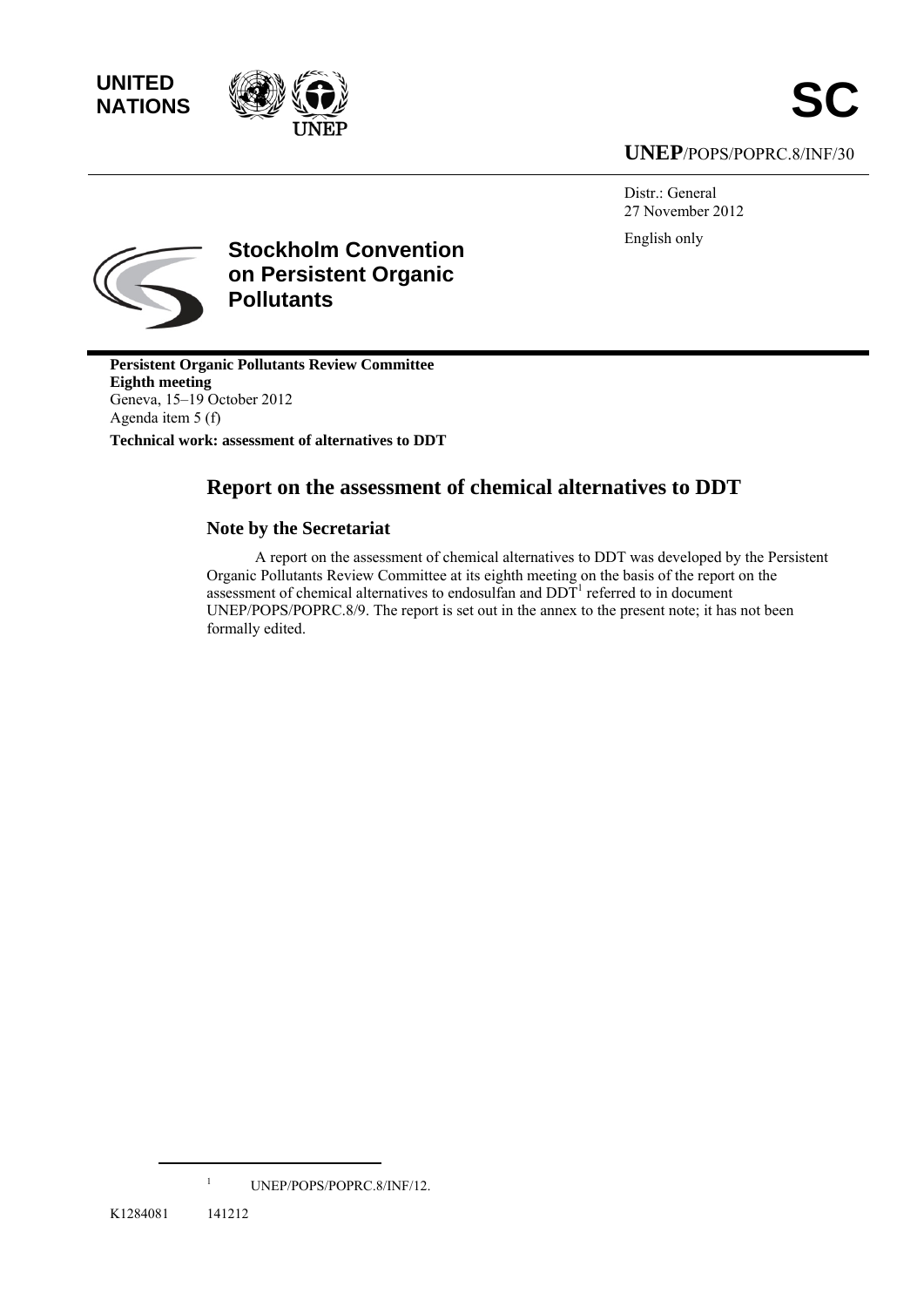## **Annex**

**Report on the assessment of chemical alternatives to DDT** 

**19 October 2012**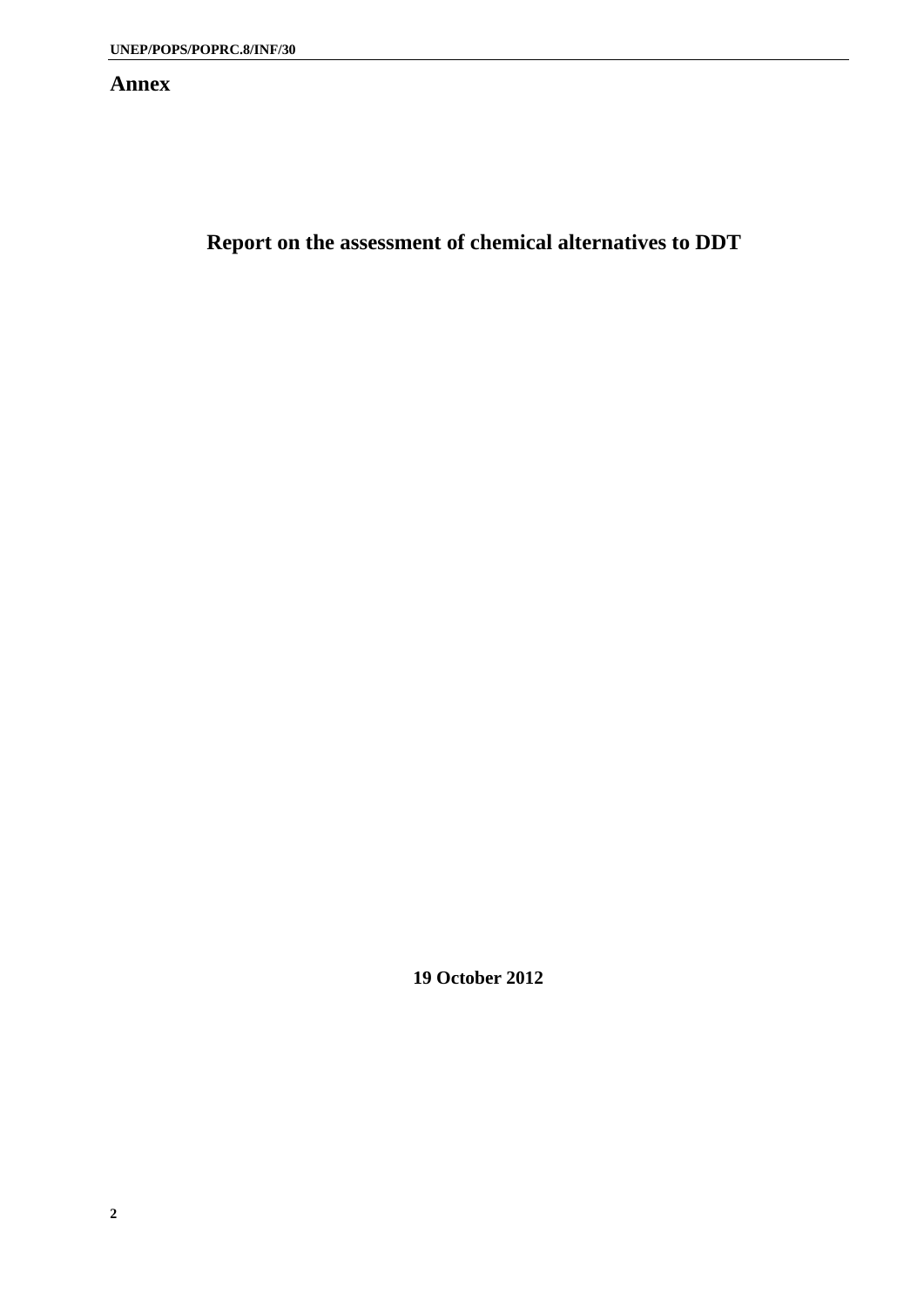## **Table of Contents**

- 1. Disclaimer
- 2. Background and proposed results
- 3. Methodology for the assessment of persistent organic pollutant characteristics and identification of other hazard indicators for the assessment of chemical alternatives to DDT
	- 3.1. Introduction
	- 3.2 Decision on properties to be considered
	- 3.3. Databases consulted
		- 3.3.1.First line references
		- 3.3.2. Second line references

3.4. Decision on the representation of the information on the endpoints, handling of conflicting results and integration of the data

- 4. Assessment of the persistent organic pollutant characteristics and other hazard indicators of the chemical alternatives of DDT
	- 4.1.Introduction
	- 4.2. Data availability and uncertainties
	- 4.3. Results

4.4. Conclusions of the screening assessment on POPs characteristics of the chemical alternative of DDT

- 5. Annex I: Workplans and status of the different items for DDT
- 7. Annex II: Results of the assessment for 11 selected alternatives to DDT
- 8. Annex III: Abbreviations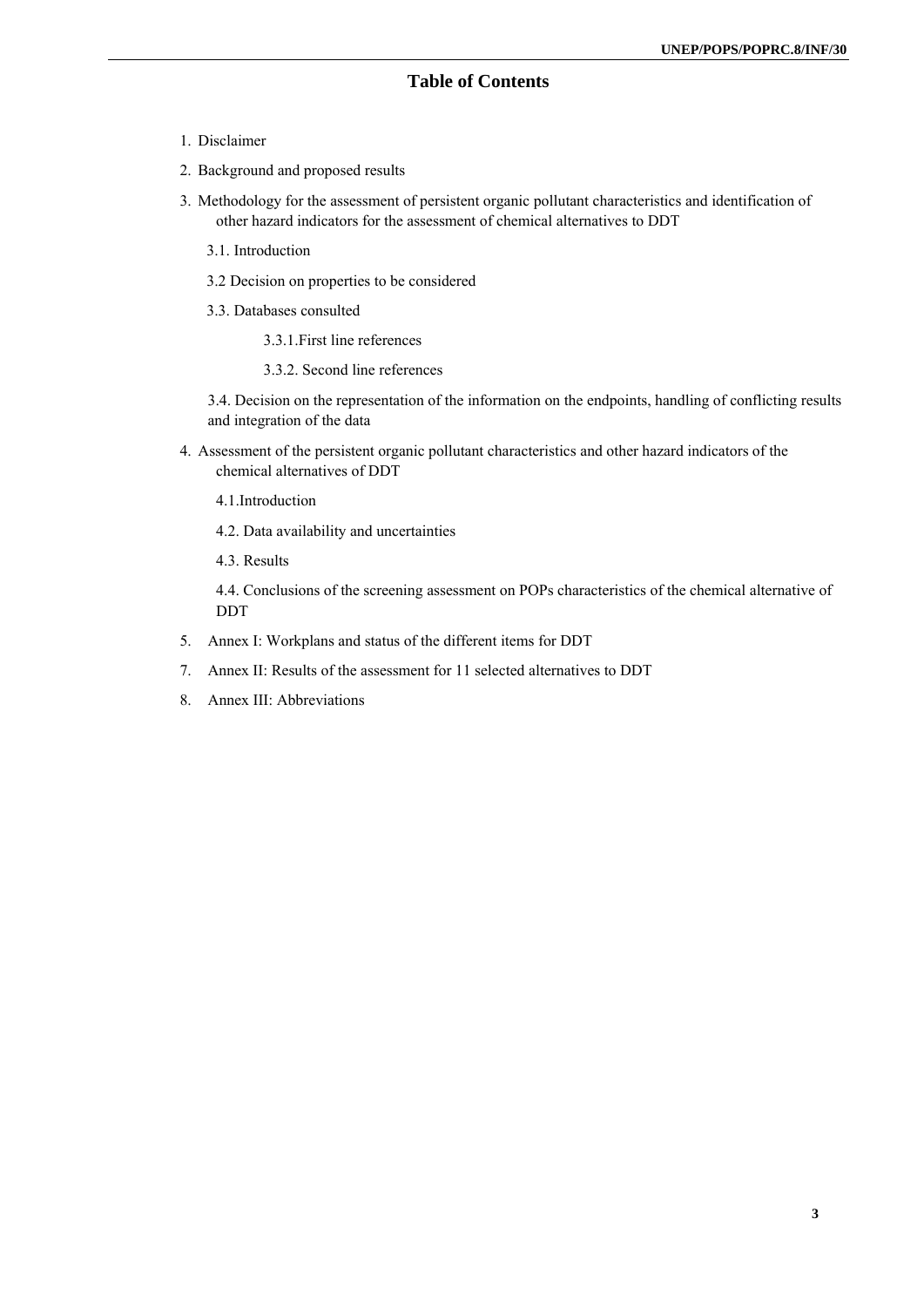#### **I. Disclaimer**

1. This report provides hazard-based information on the alternatives with respect to the POP criteria in Annex D of the Stockholm Convention and other relevant hazard criteria. It is important to note that the assessment should not be seen as a comprehensive and in depth assessment of all available information as only a limited number of databases have been consulted (as indicated in section IV of the report).

2. The fact sheets (compiled in the background document), on which this report is based, provide an analysis on a screening level as to whether or not an insecticide meets the numerical thresholds in Annex D, but does not analyze monitoring data or other evidence as provided for in Annex D. So failure to meet the thresholds should be considered as a likelihood rather than as evidence that the insecticide is not a POP.

3. Parties may use this report when choosing alternatives to DDT as a primary source of information. It is strongly recommended that further assessment is carried out within their national framework of authorization. In addition, substances which have been identified here as not likely to meet all Annex D criteria, may still exhibit hazardous characteristics that should be assessed by Parties before considering such substances as a suitable alternative.

#### **II. Background and proposed results**

4. By its decision SC-5/6 on DDT, the COP also requested the POPRC, beginning at its eighth meeting, to assess the alternatives to DDT in accordance with the general guidance on considerations related to alternatives and substitutes for listed persistent organic pollutants and candidate chemicals on the basis of factual information provided by parties and observers.

5. The DDT expert group established by the Conference of the Parties on Persistent Organic Pollutant assesses scientific, technical and economic information of DDT including that of availability and accessibility of alternatives for the evaluation of continued need of DDT for disease vector control. The work of the Committee focused on the Persistent Organic Pollutant characteristics of the alternatives in order to facilitate the assessment by the DDT expert group and to prevent duplication of the work carried out by the DDT expert group

6. At its seventh meeting, the POPRC reviewed the information on insecticides recommended by the World Health Organization (WHO) for disease vector control in in-door residual spraying as alternatives to  $DDT<sup>T</sup>$  and adopted decision POPRC-7/8 which set out a workplan and terms of reference for the intersessional work related to the assessment of alternatives to DDT. Both workplans and the present status of the subsequent steps within these two workplans are provided in Annex I, as well as the relationships between the identified steps and the chapters of this report.

7. This report addresses the various items identified in the agreed workplans with the aim to:

a) Assess the POP characteristics and other hazard indicators of the insecticides recommended by WHO for disease vector control in in-door residual spraying as alternatives to DDT.

8. This report for the consideration of the POPRC at its eighth meeting provides information on the likelihood of substances to be a POP or not to be a POP.

9. It is important to note that the assessment of the POP characteristics and other hazard indicators of the alternatives should not be seen as a comprehensive and in depth assessment of all available information as only a limited number of databases have been consulted as indicated in section III of the report.

10. Parties may use this report when choosing alternatives to DDT as a primary source of information. This report provides hazard-based information on the alternatives with respect to the POP criteria in Annex D of the Stockholm Convention and other relevant hazard criteria. The fact sheets, on which this report is based, provide an analysis on a screening level as to whether or not an insecticide meets the numerical thresholds in Annex D of the Stockholm Convention, but does not analyze monitoring data or other evidence as provided for in Annex D. So failure to meet the thresholds should not be taken as evidence that the insecticide is not a POP. In addition, substances which in this report are not likely to meet all Annex D criteria, may still exhibit hazardous

<sup>1</sup> UNEP/POPS/POPRC.7/INF19.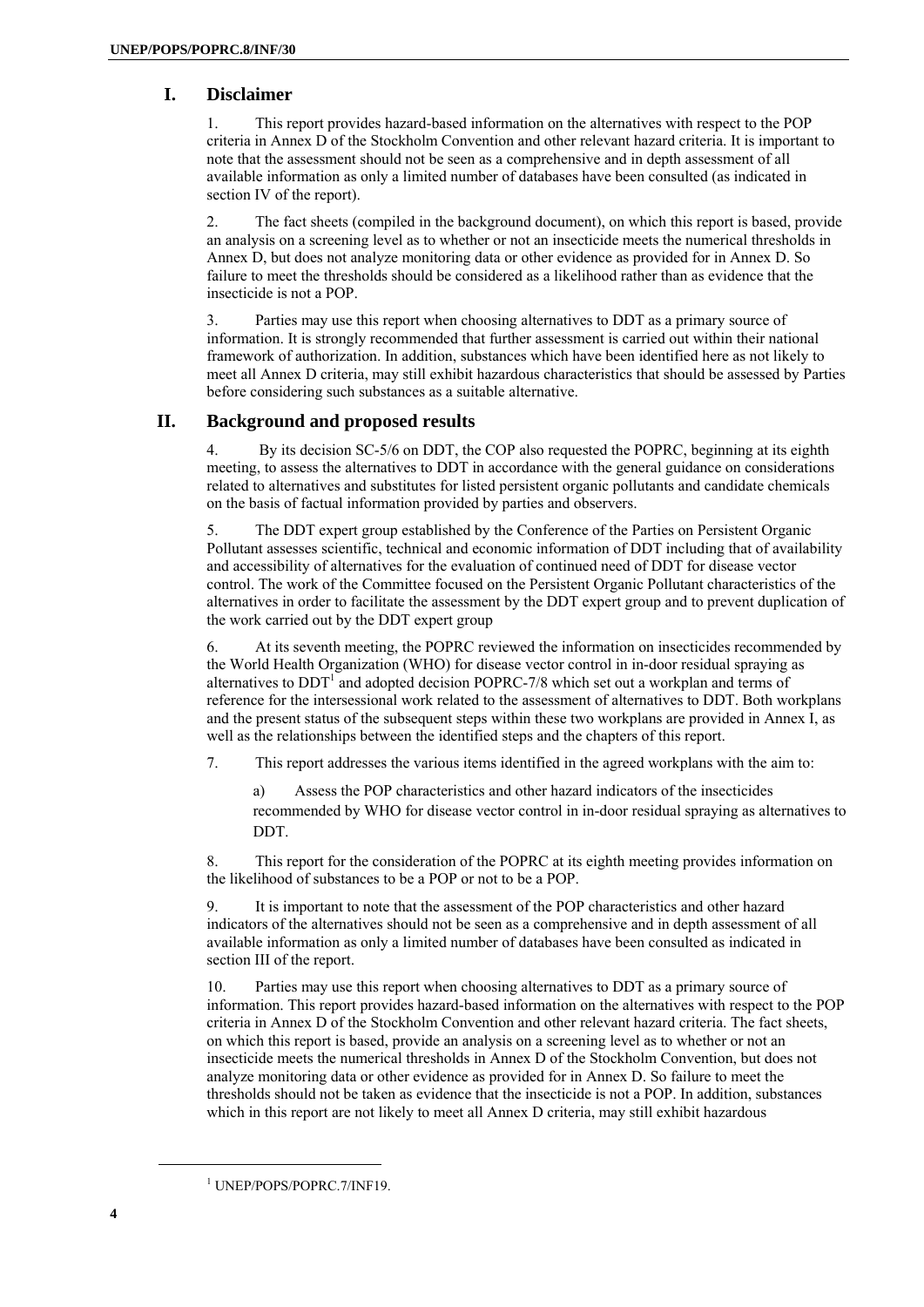characteristics that should be assessed by Parties before considering such substances as a suitable alternative.

11. The screening assessment on the 11 WHO recommended alternatives for DDT identified Bifenthrin as a substance that may meet all the POPs criteria but have equivocal or insufficient data. The other 10 substances were considered not to meet all Annex D criteria.

## **III. Methodology for the assessment of persistent organic pollutant characteristics and identification of other hazard indicators for the assessment of chemical alternatives to DDT**

#### **3.2 4.1 Introduction**

12. At its seventh meeting, the POPRC decided to gather further information on alternatives to DDT. Therefore Decision POPRC-7/8 set out a workplan and terms of reference for the intersessional work related to the assessment of alternatives to DDT (cf. Annex I).

13. This chapter addresses item 1 of the agreed workplans for DDT: Develop a methodology for the assessment of persistent organic pollutant characteristics and other hazard indicators.

#### **3.3 Decision on properties to be considered:**

14. **Substance identity:** IUPAC name, CAS No., molecular weight, chemical structure, chemical group

15. **Physical-chemical properties:** Water solubility, vapour pressure, Henry´s Law Constant, log Kow, log Kaw, log Koa

16. **Bioaccumulation:** Gather information on log Kow, BCF and additional information like modelled data (PB-score).

17. **Persistence:** Abiotic and biotic degradation, information on half-lives in water, sediment and soil, information on metabolites (if available)

18. **Long-range environmental transport (LRT):** DT50 in air (photo-oxidation, AOPWIN, EPI Suite<sup>2</sup>), OECD Pov and LRT Screening Tool (Characteristic Travel Distance, Transfer Efficiency)

19. The OECD "Pov and LRT Screening Tool"<sup>3</sup> has been developed with the aim of using multimedia models for estimating overall persistence (Pov) and long-range transport potential (LRT) of organic chemicals at a screening level in the context of PBTs/POPs assessments. The tool requires degradation half-lives in air, water and soil and partition coefficients between air and water (Kaw) and between octanol and water (Kow). The Tool calculates metrics of Pov and LRT from a multimedia chemical fate model, and provides a graphical presentation of the results. CTD (characteristic travel distance is a transport-oriented LRT indicator and quantifies the distance from the point of release to the point at which the concentration has dropped to 1/e or about 37% it its initial value. TE (transfer efficiency) is target oriented and focused on how much chemical reaches a certain distant target (Wegmann, 2009)<sup>4</sup>.

20. The results are also displayed graphically  $(x=Pov, y= CTD \text{ or } TE)$  and the calculations for the substance are located in one of the four quadrants. The substance can be compared to reference chemicals (POPs). The criteria lines for the quadrants were not modified and take as proposed in the tool (Pov limit: 195 days, CTD limit: 5096 km, TE limit: 2.25%). According to Wegmann (2009) compounds that are less problematic from an environmental exposure point of view are in the bottom-left corner (low Pov, low LRT), while substances of environmental concern are found in the upper right region (high Pov, high LRT).

21. **Ecotoxicity hazards**: Focus on classification (UN-GHS system) and (chronic) limit values, pollinator toxicity (relevant only for endosulfan alternatives). As regards pollinator toxicity, the following data on the intrinsic toxicity (hazard criteria) of the substances to adult honeybees was collected: LD50 contact and LD50 oral [µg a.s./bee, usually 48 h]. They are the standard toxicity figures for bees and are available for the vast majority of insecticides and are the basic requirement for all pesticides in the EU (see e.g. EPPO  $170\,2010^5$ ). The disadvantage of these data is that they reflect

 $^{2}$  http://www.epa.gov/oppt/exposure/pubs/episuite.htm<br> $^{3}$  http://www.eed.org/doeument/24/0.3343.org/2640.3

<sup>&</sup>lt;sup>3</sup> http://www.oecd.org/document/24/0,3343,en\_2649\_34379\_45373336\_1\_1\_1\_1,00.html <br><sup>4</sup> Wegmann F. Cavin L, MacLeod M, Scheringer M, Hungerbühler K. (2009) Environmental Modeling & Software 24, 228-237

 $<sup>5</sup>$  http://onlinelibrary.wiley.com/doi/10.1111/j.1365-2338.2010.02418.x/abstract</sup>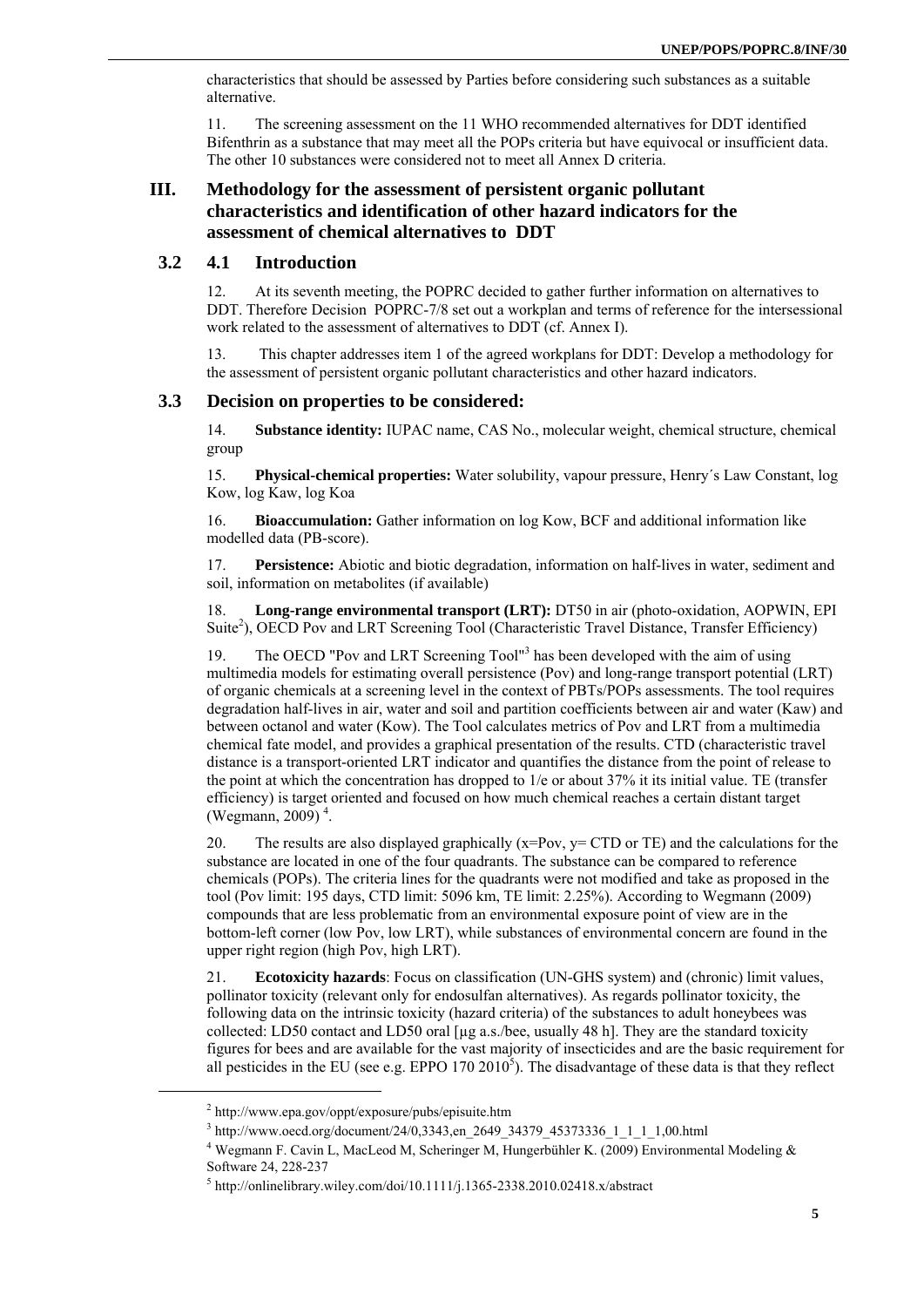intrinsic toxicity and not effects seen under more realistic conditions. Furthermore some insecticides, like insect growth regulators and substances with a similar mode of action, pose a risk to the larval development of bees (and consequently to the development of the bee hive) but are not toxic to adults – the overall bee toxicity of these substances will be underestimated if only toxicity to adults is considered. The advantage is that hazard data are comparable among substances and independent of the conditions of use of a substance. The classification of bee toxicity in the "screening risk assessment" of document UNEP/POPS/POPRC.6/INF/12 is based on an IOBC classification<sup>6</sup> that obviously took into account higher-tier results (semi-field and/or field data) and therefore is a risk indicator. The disadvantage of this classification is that it is dependent on the dosage applied and crop type. This may be the reason that contradictory information was found for several substances. Furthermore, probably for many of the substances no IOBC classification is available. It may reflect more realistic conditions (i.e. some substances are of high toxicity to bees, however, under (semi-)field conditions no significant effects are recognised). However, under field conditions some substances are more toxic than expected because of their synergistic interaction with other stressors such as parasites and diseases. In summary, because some pesticides can potentially tip the balance for bees though their sublethal neurological and immune effects, and because the effects on larvae are not taken into account, it is likely that the hazard information on bees underestimates the real effect. Note: In the Footprint database only one LD50 value for bees is given – either oral or contact.

22. **Toxicity hazards:** Focus on classification (GHS system) and long term limit values and consider other hazards as indicated below:

a) Acute systemic toxicity, sensitization, dermal / respiratory STOT RE or SE, mutagenicity, carcinogenicity, reproductive toxicity, developmental toxicity, endocrine disruptor, immune suppression, neuro-toxicity, acceptable exposure level (AEL) long term.

#### **3.4 Databases consulted**

23. In order to assess the selected alternative substances for endosulfan and DDT within the given time frame and resources preference to governmental reports and evaluated, peer reviewed data were given. Therefore databases were split into first line and second line references, the later were consulted if first line references yielded insufficient information.

#### **3.4.1 First line references:**

- a) EU Biocides Review: http://ec.europa.eu/environment/biocides/annexi\_and\_ia.htm
- b) ESIS: http://esis.jrc.ec.europa.eu/index.php?PGM=cla

 BPD (Biocidal Products Directive) active substances listed in Annex I or IA of Directive 98/8/EC or listed in the so-called list of non-inclusions.

 C&L (Classification and Labelling, Annex VI to EU CLP Regulation 1272/2008)

Risk Assessment Reports (RAR)

c) EFSA

http://ec.europa.eu/food/plant/protection/evaluation/exist\_subs\_rep\_en.htm

http://dar.efsa.europa.eu/dar-web/provision

d) EU Endocrine Disruption Database

http://ec.europa.eu/environment/endocrine/strategy/short\_en.htm

e) US-EPA: RED, Factsheets

http://www.epa.gov/pesticides/chemicalsearch

http://www.epa.gov/pesticides/factsheets/npic.htm

f) WHO/EPS

http://www.who.int/whopes/quality/en/

g) EPI SUITE:

<sup>6</sup> [IOBC 2005] IOBC wprs Working Group "Pesticides and Beneficial Organisms & IOBCwprs Commission "IP Guidelines and Endorsement" (05.12.2005 Comm.)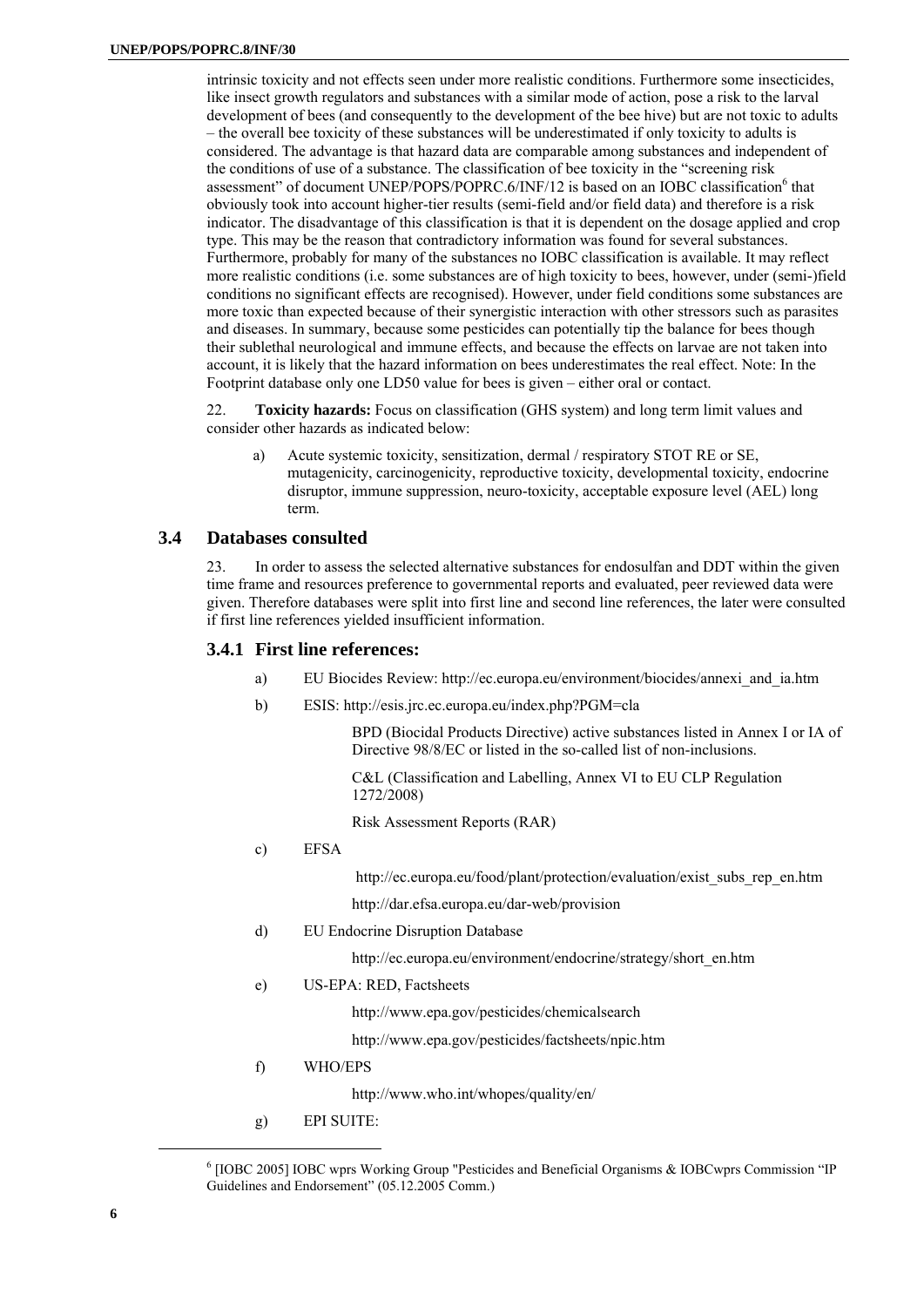http://www.epa.gov/oppt/exposure/pubs/episuitedl.htm

h) IARC:

 http://monographs.iarc.fr/ENG/Monographs/PDFs/index.php International limit values (working place)

 http://www.dguv.de/ifa/de/gestis/limit\_values/index.jsp PPDB

http://sitem.herts.ac.uk/aeru/footprint/index2.htm

#### **3.4.2 Second line references:**

a) CLP inventory (for endpoints not covered by ESIS)

http://echa.europa.eu/web/guest/information-on-chemicals/cl-inventory-database

b) ECETOC

http://www.ecetoc.org/jacc-reports

c) ECOTOX

http://cfpub.epa.gov/ecotox/

d) EXTOXNET

http://extoxnet.orst.edu/

e) HSDB

http://toxnet.nlm.nih.gov/cgi-bin/sis/htmlgen?HSDB

f) OECD eChemPortal

http://www.echemportal.org/echemportal/page.action?pageID=9

g) OECD Pov and LRTP Tool

http://www.oecd.org/LongAbstract/0,3425,en\_2649\_34379\_40718985\_119669\_1\_1\_1,00.html

h) PAN

http://www.pesticideinfo.org/Index.html

i) WHO/EHC

http://www.who.int/ipcs/publications/ehc/en/index.html

#### **3.5 Decision on the representation of the information on the endpoints, handling of conflicting results and integration of the data**

24. For each substance a POP summary document was compiled. The summary document is a concise summary of qualitative information on the endpoints indicated above and has been mainly derived from governmental and international reports (substance evaluation). Data sources are differentiated into first line and second line references, the later were consulted if first line references yielded insufficient information. Conflicting results were not sorted out, but are presented as such, eventually with some explaining words indicating the overall line of evidence.

25. The summary documents provides an indication as to whether or not the insecticide meets the numerical thresholds in Annex D of the Stockholm Convention, but does not analyze monitoring data or other evidence as provided for in Annex D, so failure to meet the thresholds should not be taken as a determination that the insecticide is not a POP.

26. As an overview one large table with summary of endpoints of all alternative substances (Word document) and its comparison against the Annex D criteria is compiled. Conflicting results will be presented without explanation. Data presentation in the table is explained in a footnote to that Table.

27. An additional free text summary explaining the overall uncertainties and conclusions is provided as well.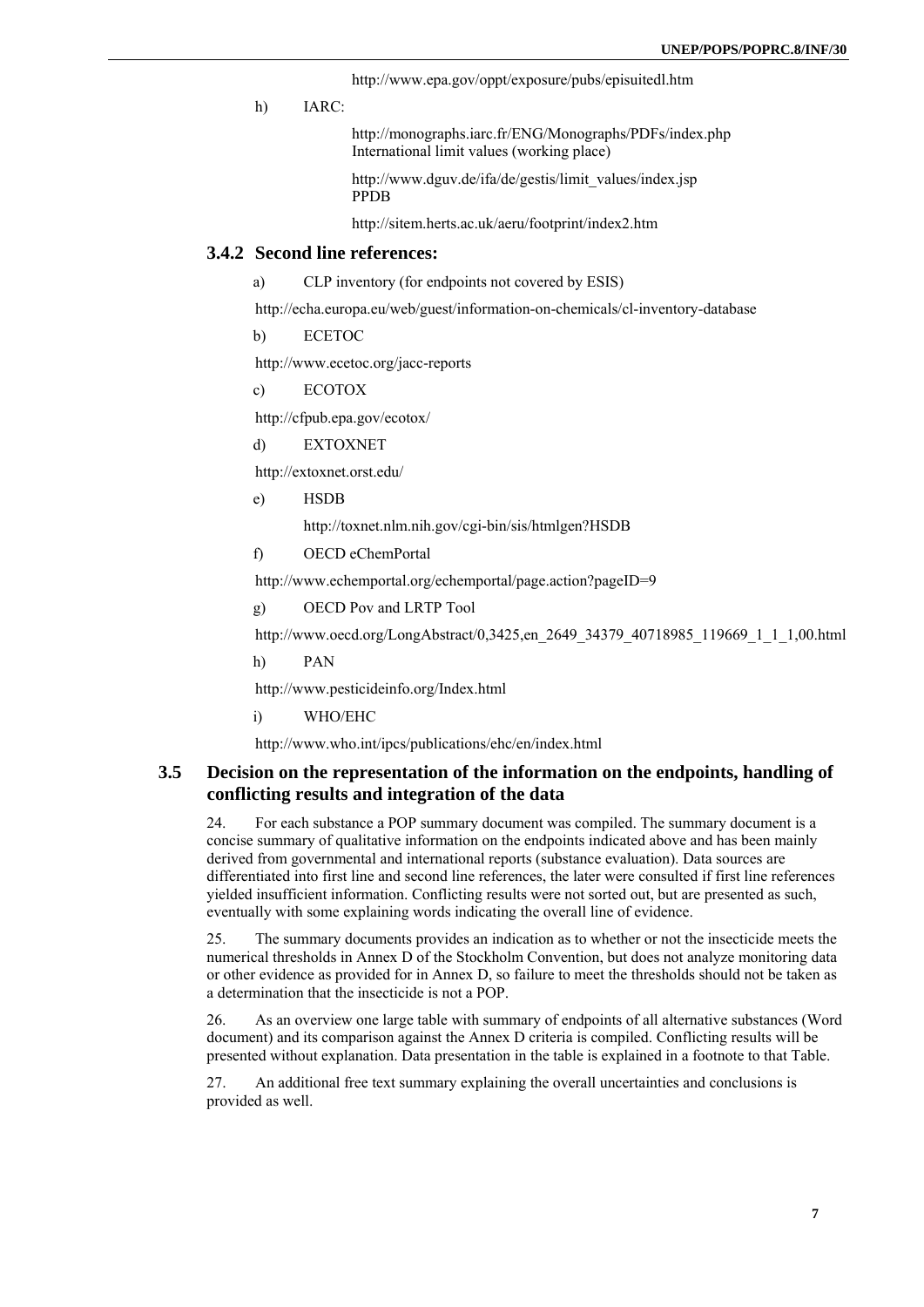## **IV. Assessment of the persistent organic pollutant characteristics and other hazard indicators of the chemical alternatives of DDT.**

28. For each of the alternative chemicals for DDT as recommended by WHO according to UNEP/POPS/POPRC.7/INF/19 a detailed POP factsheet was compiled<sup>7</sup>. In compilling the data procedure as described for the assessment of alternatives to endosulfan as set out in UNEP/POPS/POPRC8/INF/28 was followed.

#### **4.1 Data availability and uncertainties**

29. In general the assessment of the alternative substances was based on evaluated data and governmental reports. However, for some substances particular endpoints were covered with limited data and only one report as indicated in the reference section of the individual POP factsheets. Also, the phase out/ban of certain substances was one reason for the smaller (evaluated) data set. If limited data were available that were reviewed in one report only this may be considered as substantial uncertainty. Evaluation from different bodies often used the same data set/studies but we assumed that the evaluation of the data was independent, giving some reassurance to the conclusions. However it is uncertain if or to which extent evaluations were definitely independent. In some cases metabolites have been included however the data set was not homogenous.

30. Concerning the assessment of LRT not all pesticides justified a full evaluation including the OECD tool. Only if the calculated half-life in air was greater than 24 hours or persistence in the environment indicated stability the multimedia fate model was performed.

31. However, there are several uncertainties associated with the LRT assessment: uncertainties of the input parameters, overestimation of photo-oxidative degradation in air (see Scheringer 2009)<sup>8</sup> as well as CTD and TE might not be in all cases a relevant LRT descriptor (see AMAP,  $2009$ )<sup>9</sup>.

32. Also concerning persistence, some chemicals had single DT50 values that exceed the threshold of Annex D. The conclusion based on only one value must be seen with caution.

33. Concerning the toxicity assessment for human health, no human data have been reviewed, the assessment focused on results from laboratory animals submitted for regulatory purposes. Independent, i.e. non-regulatory studies were not included. In addition, it needs to be mentioned that practically no explicit assessment was available for adverse effects on the immune system; and the assessment of endocrine disruption was limited to several substances. It may be expected that substances within one category (organophosphates, carbamates, pyrethroids, benzylurea) show the same toxicological mode of action and therefore a similar toxicological profile. However for several substances within one category different conclusions were drawn with regard to carcinogenicity, developmental toxicity and endocrine disruption. It may well be that the slightly different chemical structures of the substances within one category lead to different effects; for example, experimental data do show differing effects of organophosphates on the nervous system. However it may also well be that the different conclusions were a consequence of different data packages available for the individual substances or simply reproducibility of the study results.

34. Finally, efficacy data determining the application rates and consequent exposure estimates were not considered

## **5.3 Results**

35. The results of the assessment of the substances are displayed in Annex II. Specific information (factsheets) on all substances is compiled in a separate background document.

36. As explained above and as can be seen from the listing in Annex II, not all aspects of the Annex D screening criteria have been considered. The specific Annex D item is listed in Annex II. Thus, considering also other Annex D items might change the conclusions on certain substances.

<sup>7</sup> UNEP/POPS/POPRC.8/INF/31.

 $8$  http://onlinelibrary.wiley.com/doi/10.1897/08-324R.1/full

<sup>&</sup>lt;sup>8</sup> http://onlinelibrary.wiley.com/doi/10.1897/08-324R.1/full<br><sup>9</sup> AMAP Assessment 2009 - Persistent Organic Pollutants (POPs) in the Arctic. Science of the Total Environment Special Issue. 408:2851-3051. Elsevier, 2010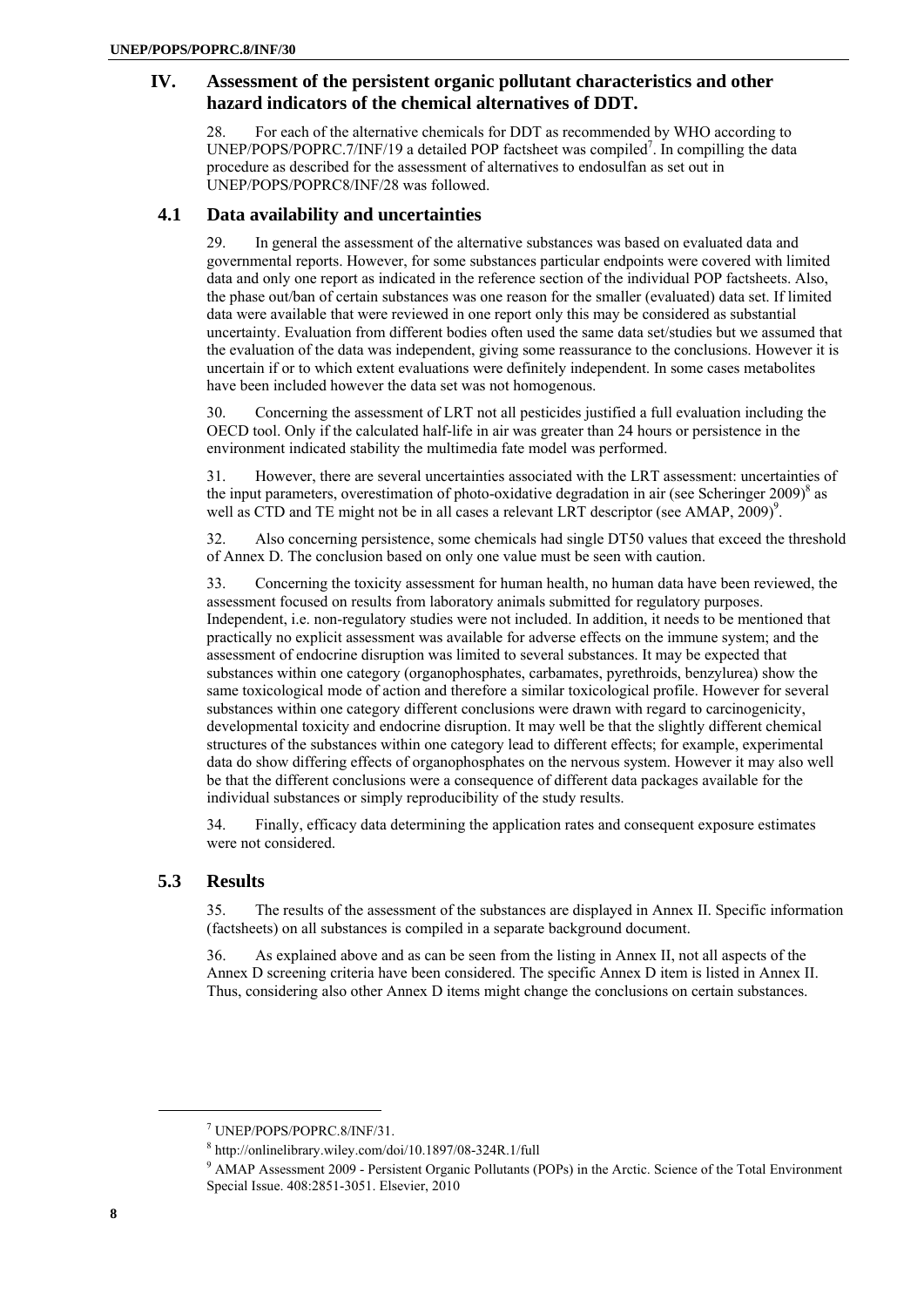## **5.4 Conclusions of the screening assessment on POPs characteristics of the chemical alternative of DDT**

37. Based on the results of the screening assessment the following recommendations are suggested. However, the assessment provides only an indication as to whether or not the insecticide meets the numerical thresholds in Annex D of the Stockholm Convention, and does not analyze monitoring data or other evidence as provided for in Annex D, so failure to meet the thresholds should not be taken as a determination that the insecticide is not a POP. Furthermore, this work is only a first screening indicating the likelihood and not a definite classification of the substances concerning their POP characteristics.

#### **Class 1: Substances that met all Annex D criteria**

None

#### **Class 2: Substances that may meet all Annex D criteria but remained undetermined due to equivocal or insufficient data**

Bifenthrin

#### **Class 3: Substances that are not likely to fulfil the criteria inAnnex D criteria**

Alpha-Cypermethrin, Bendiocarb, Cyfluthrin, Lambda-cyhalothrin, Deltamethrin, Etofenprox, Fenitrothion, Malathion, Primiphos-methyl, Propoxur.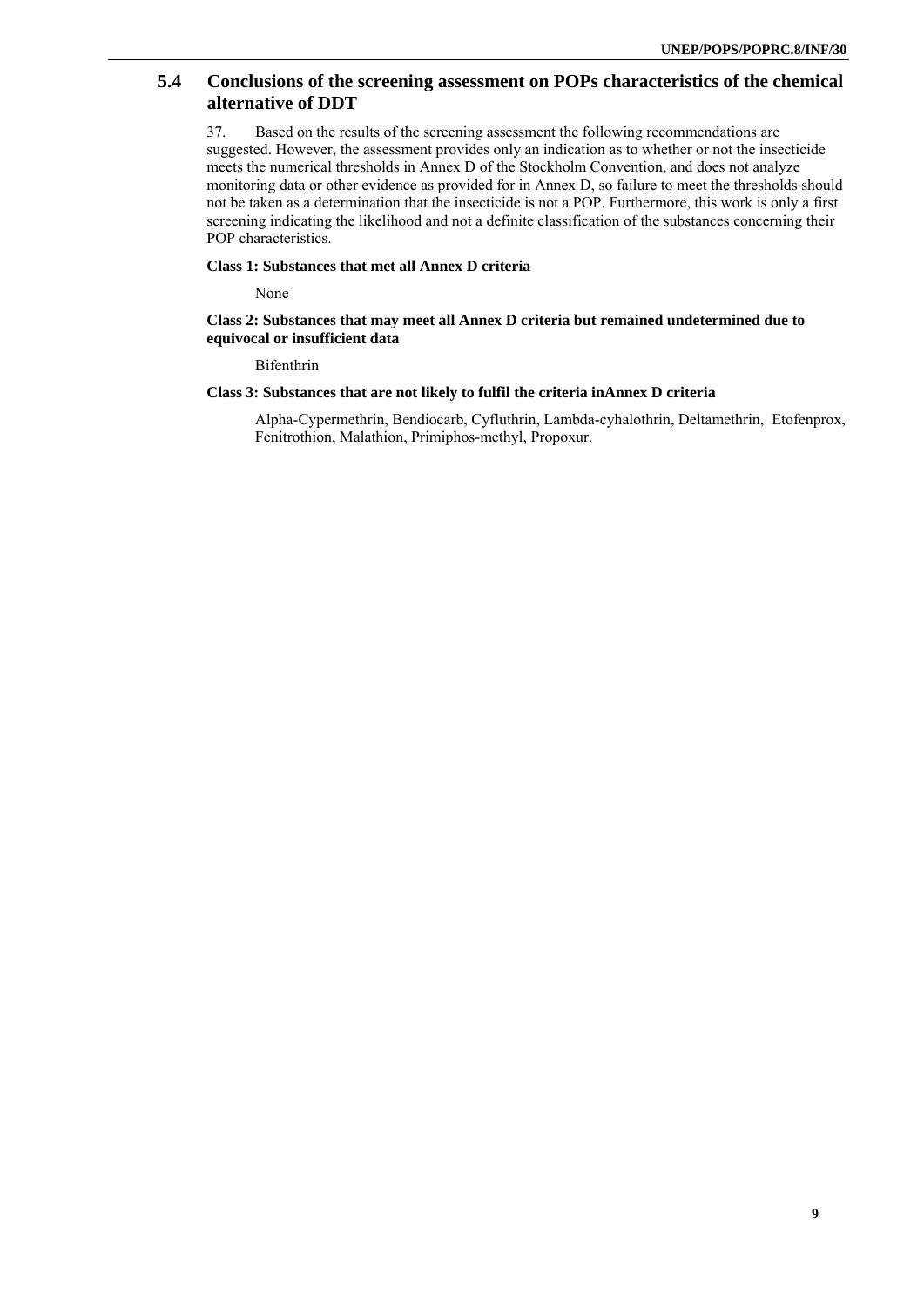## **Annex I**

## **Terms of reference for the intersessional work on DDT**

#### **(Annex II to decision POPRC-7/8)**

1. Develop a methodology for the assessment of persistent organic pollutant characteristics of chemical alternatives to DDT.

2. Assess the persistent organic pollutant characteristics of the chemical alternatives identified in document UNEP/POPS/POPRC.7/INF/19.

3. Provide a report for the consideration of the Committee at its eighth meeting.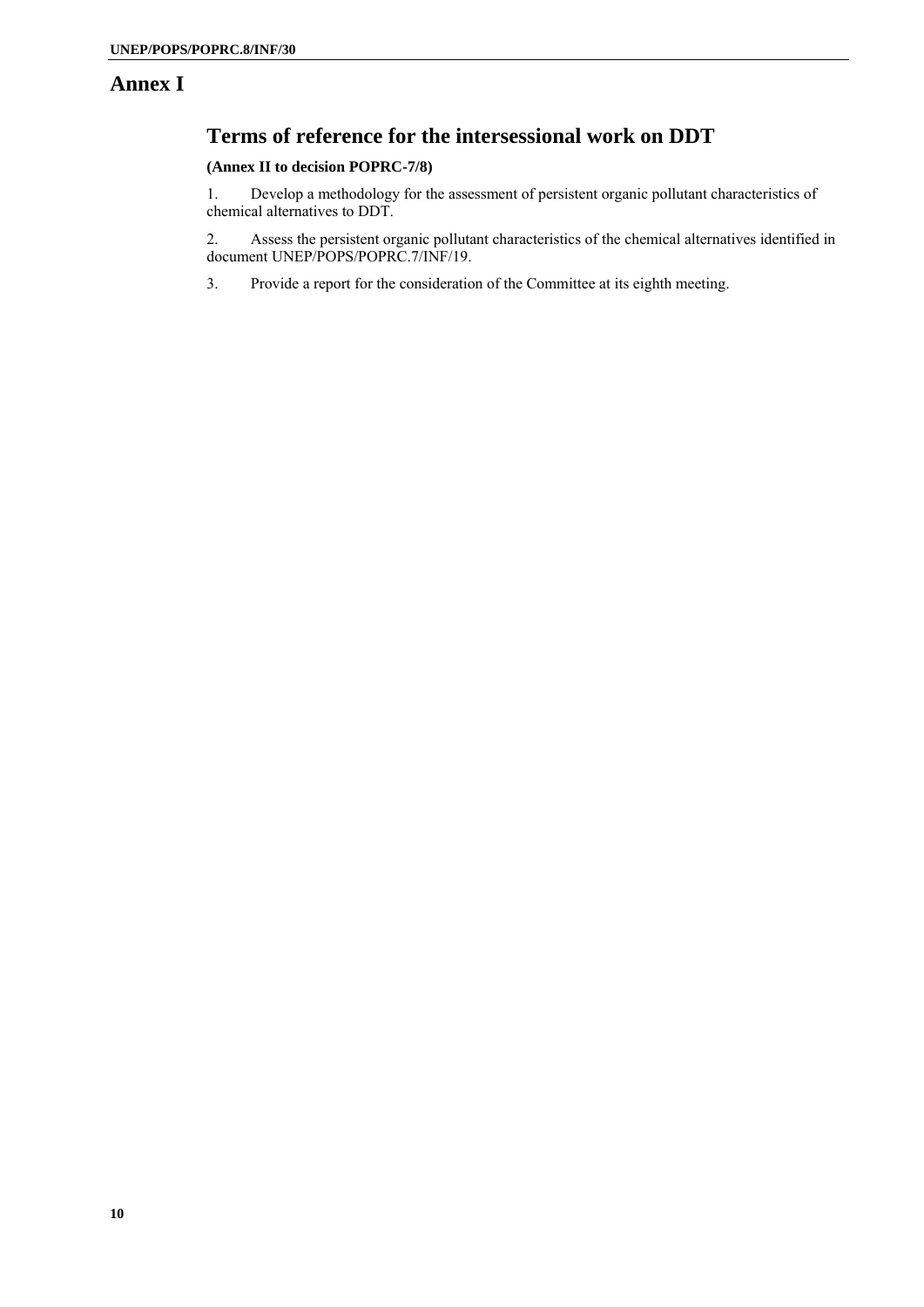## **Annex II**

## **Results of the assessment**

| <b>Substance</b>   | <b>Chemical</b><br>group | <b>Bioaccumulation</b><br>Annex D $1$ (c) (i) | Persistence:<br>Annex $D_1$ . (b)<br>(i).                                                         | <b>LRT</b><br>Annex D 1 (d) (iii)                                                            | <b>Classification</b><br><b>Regulation (EC) No</b><br>1272/2008                                                                   | <b>Pollinator Toxicity</b>                                                                                                         | acute<br>syst.<br>Tox.                             | Sensit.<br>derm./<br>resp. | <b>STOT</b><br>SE or<br>$\mathbf{RE}$ | Muta. | Carc.               | Dev.<br>tox | Repro.<br>Tox. | ED           | Adv.<br>eff.<br>to IS | Del.<br>NT | NT               | long term AEL<br>[mg/kg bw day] |
|--------------------|--------------------------|-----------------------------------------------|---------------------------------------------------------------------------------------------------|----------------------------------------------------------------------------------------------|-----------------------------------------------------------------------------------------------------------------------------------|------------------------------------------------------------------------------------------------------------------------------------|----------------------------------------------------|----------------------------|---------------------------------------|-------|---------------------|-------------|----------------|--------------|-----------------------|------------|------------------|---------------------------------|
| Alpha-cypermethrin | Pyrethroid               | no                                            | no                                                                                                | No                                                                                           | Aquatic acute and<br>chronic cat. 1                                                                                               | LC50:<br>oral: 0.059 µg/bee;<br>contact: 0.033 µg/bee                                                                              | 0 <sup>3</sup><br>$r$ ?                            | no                         | SE3;<br>RE2                           | no    | $\eta$              | no          | no             | $\mathbf{I}$ |                       | no         | Crit. Eff.       | $\vert 0.01 \vert$              |
| Bendiocarb         | Carbamate                | no                                            | no                                                                                                | N <sub>0</sub>                                                                               | Aquatic acute and<br>chronic cat. 1,<br>$M=100$                                                                                   |                                                                                                                                    | $0, r3*$<br>$d4*$                                  | no                         | no                                    | no    | no                  | no          | no             |              |                       | no         | Crit. Eff.       | 0.0065                          |
| Bifenthrin         | Pyrethroid               | Yes/no<br>Equivocal data set                  | yes                                                                                               | Yes/no<br>DT50 air<2 days,<br>but high Pov,<br>intermediate<br>concern acc. to<br>OECD model | Proposed:<br>Aquatic acute and<br>chronic cat. 1                                                                                  | LC50:<br>oral: $0.12 \mu g$ a.s./bee<br>contact: $0.04-0.11 \mu g$ a.s./bee                                                        | 0,r3                                               | d1                         | $\overline{2}$                        | no    |                     | no          | no             |              |                       | no         | Crit. Eff.       | 0.0075                          |
| Cyfluthrin         | Pyrethroid               | No,<br>But log Kow 6                          | no                                                                                                | No/yes<br>based on DT50<br>air<2 days but<br>high transfer<br>efficiency (OECD<br>tool)      | Aquatic acute and<br>chronic cat. 1                                                                                               |                                                                                                                                    | o, r2                                              | no                         | no                                    | no    | no                  | no          | no             |              |                       | no         | Crit. Eff.       | r:0.0002<br>o,d: 0.002          |
| Deltamethrin       | Pyrethroid type          | No<br>But log Kow 4.6-6.2                     | <b>ves</b><br>but also faster<br>degradation rates<br>reported                                    | no                                                                                           | Aquatic acute and<br>chronic cat. 1                                                                                               | LC50: 0.079µg/bee oral<br>0.0015µg/bee contact                                                                                     | o,r3                                               | no                         | no                                    | no    | no                  | no          | no             |              |                       | no         | Crit. Eff.       | 0.0075                          |
| Etofenprox         | Pyrethroid -<br>ether    | no<br>based on one single<br><b>BCF</b> value | No                                                                                                | No                                                                                           | Aquatic acute and<br>chronic cat. 1                                                                                               | LC50 oral/contact=0.27 and 0.13 no<br>$\mu$ a.s/bee                                                                                |                                                    | no                         | RE2?                                  | no    | no                  | no          | no             | IIIb         |                       | no         | no               | 0.03                            |
| Fenitrothion       | Organo -<br>phosphate    | no                                            | no                                                                                                | no                                                                                           | Aquatic acute and<br>chronic cat. 1                                                                                               | LC50:<br>oral: $0.20 \mu g$ /bee<br>contact: 0.163µg/bee                                                                           | $o4 * d?$                                          |                            | no                                    | no    | no                  | no          | no             |              |                       | no         | Crit. Eff.       | 0.0013                          |
| Lambda-Cyhalothrin | Pyrethroid type          | No<br>but BCF close to 5000<br>log Kow 5-6.9  | No.<br>but stable under<br>anaerobic<br>conditions                                                | no                                                                                           | Aquatic acute and<br>chronic cat. 1<br>(Lambda-<br>Cyhalothrin) high<br>toxicity also reported<br>for the other two<br>substances | LC50: Cyhalothrin: oral:<br>0.027µg/bee Lambda: oral:<br>0.91µg/bee, contact:<br>0.038µg/bee; Gamma: contact:<br>$0.005 \mu$ g/bee | r2; r1 <sup>1</sup><br>$\sigma$ <sup>3</sup><br>d4 | no                         | no                                    | no    | no                  | no          | no             |              |                       | no         | Crit. Eff.       | 0.0025                          |
| Malathion          | Organophosphat no        |                                               | no                                                                                                | no                                                                                           | Aquatic acute and<br>chronic cat. 1<br>$(M=1000)$                                                                                 | LC50:<br>oral: $0.40 \mu g$ a.s./bee<br>contact: 0.16µg a.s./bee<br>formulation tested                                             | $04*$                                              | skin 1                     | no                                    | no    | no                  | no          | no             | $\mathbf{H}$ | $\mathcal{D}$         | no         | Crit. Eff.       | $\vert 0.03 \vert$              |
| Pirimiphos-methyl  | Organophosphat no        |                                               | no                                                                                                | no                                                                                           | Aquatic acute and<br>chronic cat. 1                                                                                               |                                                                                                                                    | $04*$                                              | no                         | no                                    | no    | $\eta$              | no          | no             |              |                       | no         | Crit. Eff. 0.004 |                                 |
| Propoxur           | carbamate                | no                                            | No<br>BUT no proof of<br>biodegradation in<br>aquatic<br>environments<br>below a pH value<br>of 7 | no                                                                                           | Aquatic acute and<br>chronic cat. 1                                                                                               | LC50: 1.35 µg/bee                                                                                                                  | o <sub>3</sub><br>r4?                              | no                         | no                                    | no    | (US<br>EPA:<br>yes) | no          | no             |              |                       | no         | Crit. Eff.       | $\vert$ 0.005 or<br>0.02        |

a.s. ...active substance

yellow: indicate concern

orange: no clear conclusions or limited could be drawn

**no**: no GHS classification and data supporting no hazard

**?**: no harmonised GHS classification, but data are reported to possibly support GHS classification or evaluation available with unclear conclusion for adverse effects to the immune system or neurotoxicity.

**Crit. Eff.**: critical effect

-: no specific data evaluation available

acute syst. Tox. - acute systemic toxicity: EU GHS categories 1, 2,3, 4 for oral (o), dermal (d), respiratory (r) exposure. "\*" indicates minimal classification (uncertainty from transposing Dir. 67/548/EC to GHS, Regulati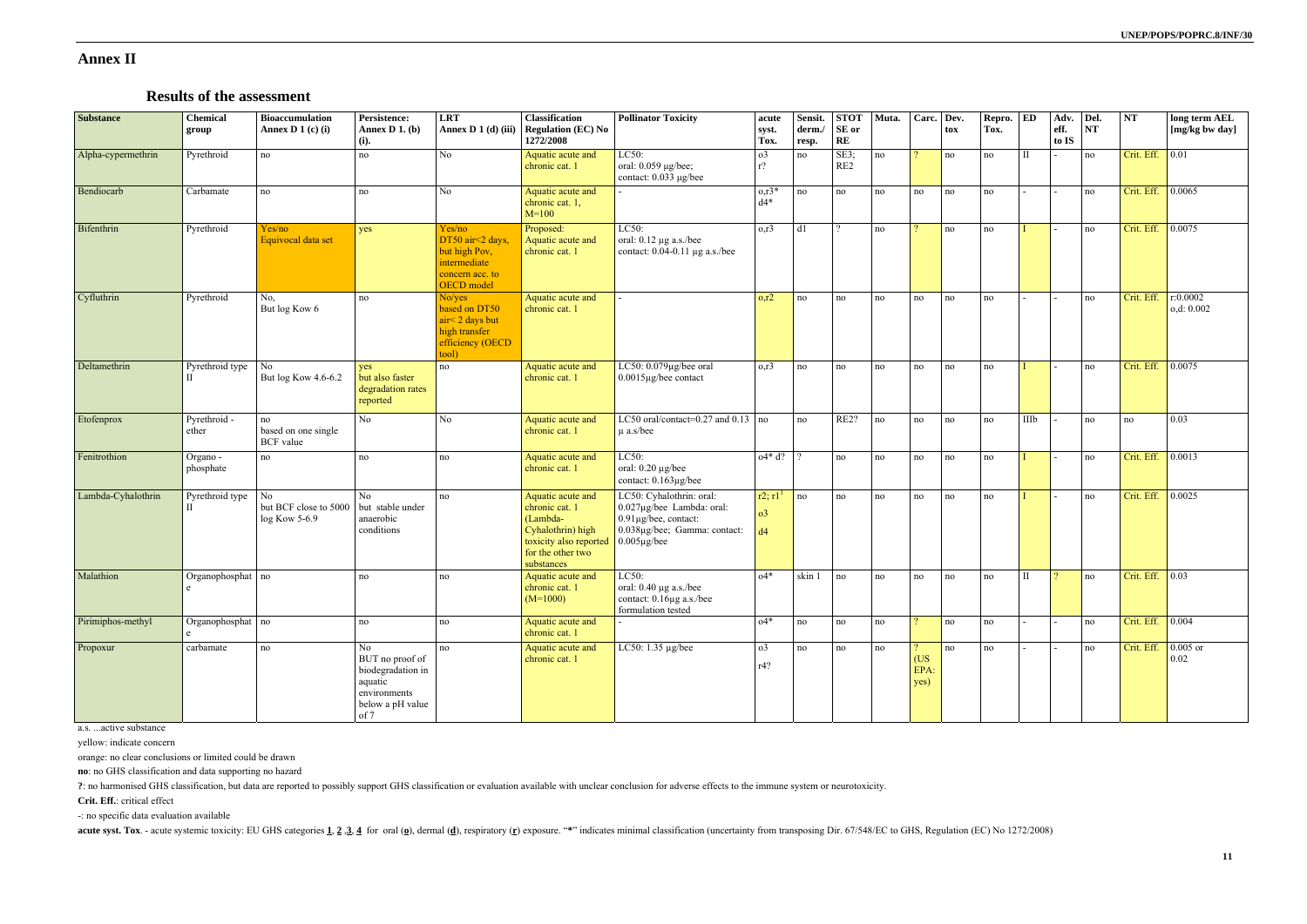#### **Sensit. derm./ resp**.- Sensitization: EU GHS category **1** for dermal (**d**) or respiratory (**r**) exposure

STOT SE or RE - Specific Target Organ Toxicity: EU GHS categories 1 or 2 for single exposure (SE) or repeated exposure (RE) or "no" GHS classification and data supporting no hazard. "2" in case no harmonised GHS classifica classification. In view of the low AELs for all of the substances STOT RE classification may apply to all of these substances or at least those showing specific neurotoxic effects. However this aspect seems not harmonised Muta.- Mutagenicity: EU GHS categories 1 or 2 or "no" GHS classification and data supporting no hazard. "?" in case no harmonised GHS classification, but data are reported to possibly support GHS classification.

**Carc**.- Carcinogenicity: see Muta.

**Dev. Tox**.-Developmental Toxicity: see Muta.

**Repro. Tox**. -Reproductive Toxicity: see Muta

ED -endocrine disruption: EU Endocrine Disruption Database categories 1, 2, 3a or 3b, indicated as L, II, IIIa or IIIb to avoid confusion with concept of GHS categories. The European Endocrine Disruption database is consid category definition is explained on the respective EU homepage: http://ec.europa.eu/environment/endocrine/strategy/substances en.htm. Category 1 - evidence of endocrine disrupting activity in at least one species using int activity related to endocrine disruption; Category 3 - no evidence of endocrine disrupting activity (3a) or no data available (3b). In case the substance is not listed and no specific data evaluation is available this is i evaluations indicates a specific ED evaluation and conclusion this is indicated with "no". The US EPA ED screening program and respective lists are largely based on exposure considerations and data needs rather than observ information is implicit in the POP factsheet under the heading "other information" where the summary of the PAN pesticides network database is reported.

Adv. Eff. to IS - Adverse effects to immune system: In principle from standard animal test endpoints (in specific heamatology, histology and organ weights) indications for adverse effects to the immune system may be appare POP factsheet it could be assumed that the substance is without concern for these endpoints. However more specific endpoints may be investigated and required. Therefore in the absence of a specific discussion of the potent list as a precautionary consideration. If a discussion is available indicating the presence or absence of specific concern this is indicated with "yes" or "no", respectively. If a discussion is available with an unclear co Del. NT - delayed neurotoxicity: Specific test guidelines were developed (OECD TG 418 and 419) to test the potential for delayed neurotoxicity in hen. As mentioned in the TGs this effect is recognized as potentially releva list a "no" is indicated for all non-organophosphorus substances, though in most cases no specific test for delayed neurotoxicity was available. For all organophosphorous substances in the list negative data were reported summary table. More details may be found in the POP factsheets and the related references.

NT - neurotoxicity: Neurotoxicity may result from clinical, functional, sensory, behavioral or histological and eventually development specific endpoints. In case such endpoints were reported as critical for the derivation they were only critical with short term exposure this is mentioned in the table, if they were not critical for AEL derivation this is indicated in the summary table with "no". More details may be found in the POP factsheet

long term AEL- long term acceptable exposure level [mg/kg bw day]; (1) It may be debated if internal or external limit values should be presented in this summary list. The disadvantage of internal (systemic) limit values i limit values by oral absorption rates and that the latter may also contain further uncertainties. The advantage of internal limit values is that exposure route specificities may be reduced. In this summary list the interna not specified. However as far as available both values are presented in the POP factsheets. (2) As far as available in the international evaluations and the listed databases the long term internal limit dose value from the case very disparate values are provided in different reviews, the range of the values is listed.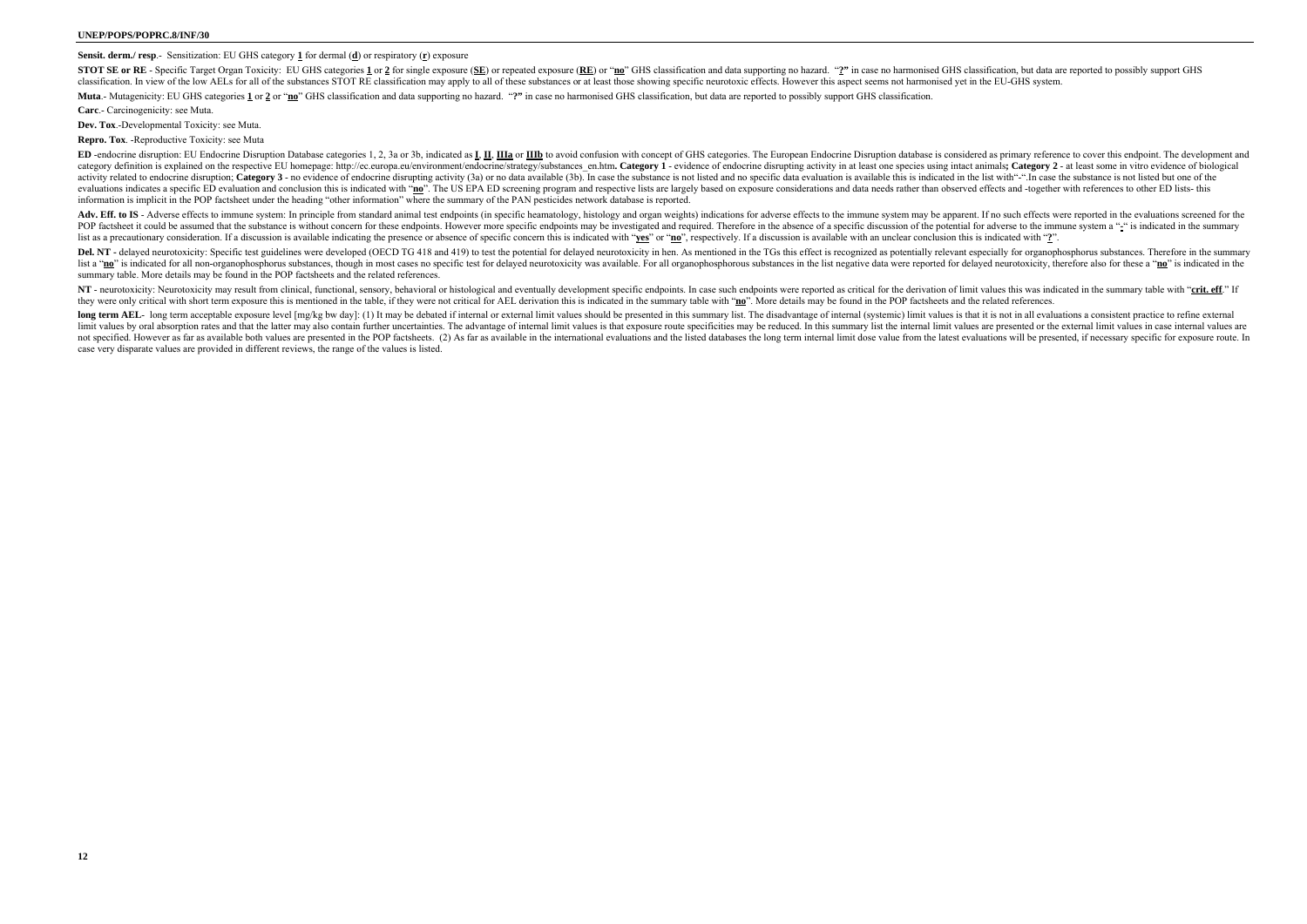# **Annex III**

# **Abbreviations**

| Abbreviation          | <b>Explanation</b>                                                                                           | Abbreviation         | <b>Explanation</b>                                                                 |
|-----------------------|--------------------------------------------------------------------------------------------------------------|----------------------|------------------------------------------------------------------------------------|
| $\overline{AEL}$      | Acceptable Exposure level                                                                                    | <b>LOEL</b>          | lowest observable effect level                                                     |
| ADI                   | Acceptable daily intake                                                                                      | <b>LRT</b>           | long-range transport                                                               |
| <b>ACTH</b>           | adrenal cortical trophic hormone                                                                             | Kow                  | octanol-water partition coefficient                                                |
| Ai                    | active ingredient                                                                                            | Kaw                  | air-water partition coefficient                                                    |
| As                    | active substance                                                                                             | Koa                  | octanol-air partition coefficient                                                  |
| AR                    | Assessment Report                                                                                            | <b>LLNA</b>          | Local Lymph Node Assay                                                             |
| <b>BAF</b>            | bioaccumulation factor                                                                                       | <b>NOAEL</b>         | no observed adverse effect level                                                   |
| <b>BCF</b>            | bioconcentration factor                                                                                      | <b>NOAEC</b>         | no observed adverse effect<br>concentration                                        |
| CS Syndrome           | $\gamma$                                                                                                     | <b>NOEC</b>          | no observed effect concentration                                                   |
| <b>Bw</b>             | Body weight                                                                                                  | <b>NOErC</b>         | no observed effect concentration,<br>growth rate                                   |
| CAS                   | <b>Chemical Abstracts Service</b>                                                                            | <b>NOEbC</b>         | No observed effect concentration,<br>biomass                                       |
| CAR                   | Competent authority Report                                                                                   | $(Q)$ SAR            | quantitative structure-activity<br>relationship                                    |
| <b>CNS</b>            | Central Nervous System                                                                                       | OH                   | Hydroxide                                                                          |
| <b>CLP</b> Regulation | Regulation (EC) No 1272/2008 on<br>the classification, labelling and<br>packaging of substances and mixtures | <b>OECD</b>          | Organization for Economic Co-<br>operation and Development                         |
| <b>CTD</b>            | characteristic travel distance                                                                               | <b>PBT</b>           | persistent, bioaccumulative, toxic                                                 |
| <b>DAR</b>            | Draft Assessment Report                                                                                      | <b>PPBD</b>          | Pesticide Properties DataBase                                                      |
| DT50(lab)             | period required for 50 percent<br>dissipation (under laboratory<br>conditions)                               | Pov                  | <b>Overall Persistence</b>                                                         |
| DT90(lab)             | period required for 50 percent<br>dissipation (under laboratory<br>conditions)                               | POD                  | point of departure                                                                 |
| EC50                  | median effective concentration                                                                               | <b>RED</b>           | Re-registration Eligibility decision                                               |
| EbC50                 | Median affective concentration,<br>growth rate                                                               | <b>RfD</b>           | <b>Reference Dose</b>                                                              |
| ErC50                 | Median effective concentration,<br>biomass                                                                   | <b>RIVM</b>          | Netherlands National Institute of<br>Public Health and Environmental<br>Protection |
| <b>EPPO</b>           | European and Mediterranean Plant<br>Protection Organization                                                  | <b>STOT RE or SE</b> | Specific Target Organ Toxicity-<br>Repeated Exposure or Single Expo                |
| EU                    | European Union                                                                                               | $t\frac{1}{2}$       | half-life (define method of estimati                                               |
| <b>GHS</b>            | <b>Globally Harmonized System</b>                                                                            | TE                   | <b>Transfer Efficiency</b>                                                         |
| <b>EFSA</b>           | European Food Safety Authority                                                                               | TC NES               | Technical Committee on New and<br><b>Existing Substances</b>                       |
| <b>IARC</b>           | International Agency for Research on<br>Cancer                                                               | <b>US EPA</b>        | United States Environmental<br>Protection Agency                                   |
| <b>IOBC</b>           | International Organization for<br><b>Biological Control</b>                                                  | <b>WHO</b>           | World Health Organization                                                          |
| H                     | Henry's Law constant (calculated as a<br>unit less value)                                                    |                      |                                                                                    |
| HPV chemical          | High production volume chemical                                                                              |                      |                                                                                    |

| Abbreviation            | <b>Explanation</b>                                                                                           | Abbreviation         | <b>Explanation</b>                                                                 |
|-------------------------|--------------------------------------------------------------------------------------------------------------|----------------------|------------------------------------------------------------------------------------|
| AEL                     | Acceptable Exposure level                                                                                    | <b>LOEL</b>          | lowest observable effect level                                                     |
| ADI                     | Acceptable daily intake                                                                                      | <b>LRT</b>           | long-range transport                                                               |
| <b>ACTH</b>             | adrenal cortical trophic hormone                                                                             | Kow                  | octanol-water partition coefficient                                                |
| Ai                      | active ingredient                                                                                            | Kaw                  | air-water partition coefficient                                                    |
| As                      | active substance                                                                                             | Koa                  | octanol-air partition coefficient                                                  |
| AR                      | Assessment Report                                                                                            | <b>LLNA</b>          | Local Lymph Node Assay                                                             |
| <b>BAF</b>              | bioaccumulation factor                                                                                       | <b>NOAEL</b>         | no observed adverse effect level                                                   |
| <b>BCF</b>              | bioconcentration factor                                                                                      | <b>NOAEC</b>         | no observed adverse effect<br>concentration                                        |
| CS Syndrome             | $\overline{?}$                                                                                               | <b>NOEC</b>          | no observed effect concentration                                                   |
| Bw                      | Body weight                                                                                                  | <b>NOErC</b>         | no observed effect concentration,<br>growth rate                                   |
| $\overline{\text{CAS}}$ | <b>Chemical Abstracts Service</b>                                                                            | <b>NOEbC</b>         | No observed effect concentration,<br>biomass                                       |
| CAR                     | Competent authority Report                                                                                   | $\overline{(Q)SAR}$  | quantitative structure-activity<br>relationship                                    |
| <b>CNS</b>              | Central Nervous System                                                                                       | OH                   | Hydroxide                                                                          |
| <b>CLP</b> Regulation   | Regulation (EC) No 1272/2008 on<br>the classification, labelling and<br>packaging of substances and mixtures | <b>OECD</b>          | Organization for Economic Co-<br>operation and Development                         |
| <b>CTD</b>              | characteristic travel distance                                                                               | PBT                  | persistent, bioaccumulative, toxic                                                 |
| DAR                     | Draft Assessment Report                                                                                      | <b>PPBD</b>          | Pesticide Properties DataBase                                                      |
| DT50(lab)               | period required for 50 percent<br>dissipation (under laboratory<br>conditions)                               | Pov                  | <b>Overall Persistence</b>                                                         |
| DT90(lab)               | period required for 50 percent<br>dissipation (under laboratory<br>conditions)                               | POD                  | point of departure                                                                 |
| EC50                    | median effective concentration                                                                               | <b>RED</b>           | Re-registration Eligibility decision                                               |
| EbC50                   | Median affective concentration,<br>growth rate                                                               | <b>RfD</b>           | Reference Dose                                                                     |
| ErC50                   | Median effective concentration,<br>biomass                                                                   | <b>RIVM</b>          | Netherlands National Institute of<br>Public Health and Environmental<br>Protection |
| <b>EPPO</b>             | European and Mediterranean Plant<br>Protection Organization                                                  | <b>STOT RE or SE</b> | Specific Target Organ Toxicity-<br>Repeated Exposure or Single Exposure            |
| EU                      | European Union                                                                                               | $t\frac{1}{2}$       | half-life (define method of estimation)                                            |
| $\overline{\text{GHS}}$ | Globally Harmonized System                                                                                   | TE                   | <b>Transfer Efficiency</b>                                                         |
| <b>EFSA</b>             | European Food Safety Authority                                                                               | <b>TC NES</b>        | Technical Committee on New and<br><b>Existing Substances</b>                       |
| <b>IARC</b>             | International Agency for Research on<br>Cancer                                                               | <b>US EPA</b>        | <b>United States Environmental</b><br>Protection Agency                            |
| <b>IOBC</b>             | International Organization for<br><b>Biological Control</b>                                                  | <b>WHO</b>           | World Health Organization                                                          |
| H                       | Henry's Law constant (calculated as a<br>unit less value)                                                    |                      |                                                                                    |
| HPV chemical            | High production volume chemical                                                                              |                      |                                                                                    |